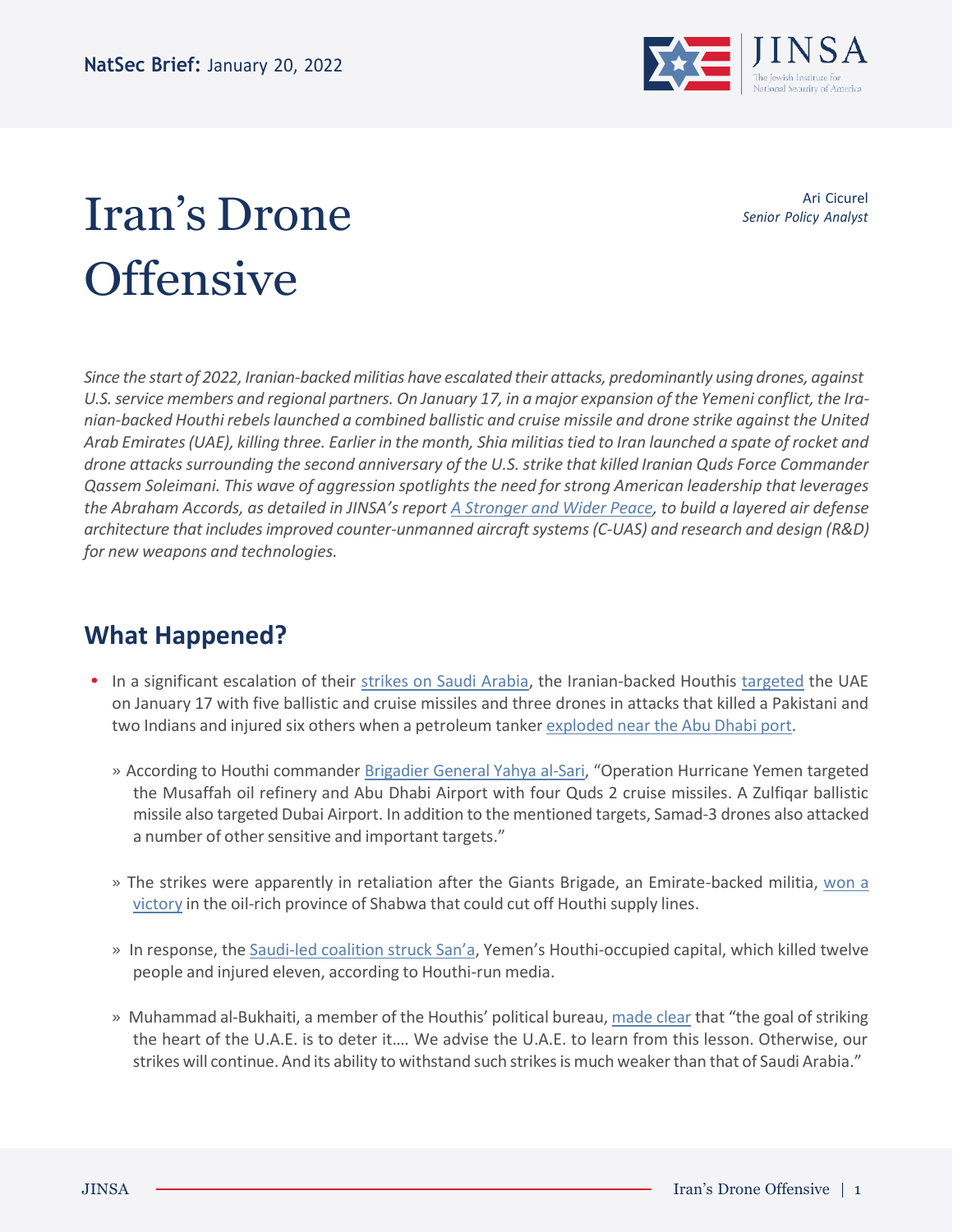- » U.S. National Security Advisor Jake Sullivan [condemned](https://www.whitehouse.gov/briefing-room/statements-releases/2022/01/17/statement-by-national-security-advisor-jake-sullivan-on-houthi-attack-against-uae/) the Houthi attack and promised to "work with the U.A.E. and international partners to hold them accountable…. Our commitment to the security of the U.A.E. is unwavering and we stand beside our Emirati partners against all threats to their territory."
- » The attack against the UAE comes shortly after the Houthis' seized an Emirates-flagged ship on January 3, which the UN Security Council has [demanded](https://abcnews.go.com/US/wireStory/council-demands-yemens-houthis-release-uae-ship-crew-82272721) the group release.
- **•** Iranian-backed Shia militias in Iraq and Syria launched multiple attacks, particularly through drones, against positions hosting U.S. servicemembers in the days surrounding the second anniversary of the U.S. assassination of the Iranian Quds Force Commander Qassem Soleimani.
	- » On January 3, U.S. Counter Rocket, Artillery, and Mortar (C-RAM) shot down [fixed-wing](https://taskandpurpose.com/news/drone-shot-down-baghdad-soleimani-revenge/) suicide drones at the Baghdad Diplomatic Support Center (BDSC), a State Department facility near the Baghdad airport. C-RAM also intercepted a [fixed-wing](https://www.stripes.com/theaters/middle_east/2021-07-06/cram-shoot-down-drone-baghdad-embassy-2065216.html) drone outside Al Asad Airbase on January 6.
	- » Two suicide drones that targeted the Al Asad Airbase in western Iraq, which hosts U.S. troops, were likely [intercepted](https://www.thedrive.com/the-war-zone/43799/this-footage-of-jet-powered-coyote-drones-obliterating-other-drones-is-incredible) by U.S. Coyote drones on January 6.
	- » On January 15, three drones [targeted](https://www.rudaw.net/english/middleeast/iraq/15012022) Balad Airbase, an Iraqi base that has an American contractor presence and used to host American service members. The drones flew away after Iraqi forces fired at them.
	- » In addition to the drone strikes, on January 4 and 5, militias [launched](https://www.militarytimes.com/flashpoints/2022/01/05/katyusha-rocket-hits-military-base-at-baghdad-airport/) four 240 mm rockets at military positions hosting U.S. personnel near the Baghdad airport, targeted the U.S. Green Village base in Syria likely with Katyusha rockets, and [launched](https://www.reuters.com/world/middle-east/five-rockets-land-near-iraqs-ain-al-asad-air-base-coalition-official-2022-01-05/) five 240 mm rockets at the Al Asad Airbase.
		- U.S. forceslaunched [preemptive](https://www.usnews.com/news/politics/articles/2022-01-04/us-military-coalition-in-syria-takes-out-rocket-launch-sites) fire to destroy rocket launch sitesin Syria and the attack on the Green Village base prompted U.S. [retaliatory](https://www.voanews.com/a/us-coalition-responds-to-new-round-of-attacks-in-syria-iraq/6384297.html) artillery fire.
	- » At least [three rockets](https://abcnews.go.com/International/rocket-hits-green-zone-us-embassy-iraq-assessing/story?id=82247726) targeted the U.S. Embassy in Baghdad on January 13, with C-RAM intercepting two and one landing in a school.

## **Why Is It Important?**

- **•** Iranian-linked drones present the greatest immediate threat to U.S. servicemembers, partners, and interests in the Middle East. They have increased since January 2021 and, as indicated by the most recent attacks, are likely to continue escalating absent significant U.S. action to deter future attacks through forceful retaliation and/or defend against them with an effective, layered, and regional air defense network.
- **•** As negotiations to return to the Joint Comprehensive Plan of Action (JCPOA) potentially reach their [end](https://www.axios.com/biden-iran-deal-attack-trump-withdrawal-7ae24e83-8e80-460f-8ea5-e5f81c171322.html) [point](https://www.axios.com/biden-iran-deal-attack-trump-withdrawal-7ae24e83-8e80-460f-8ea5-e5f81c171322.html) in the next few weeks, Iran has encouraged its partner militias in Yemen, Iraq, and Syria to target U.S. service members and partners to increase its leverage at the negotiating table in Vienna and drive American forces out of the region.
	- » Iran's concerted use of proxy attacks to pressure the United States during nuclear negotiations stands in stark contrast to the absence, and even relaxation, of U.S. pressure on Iran. Not only has the United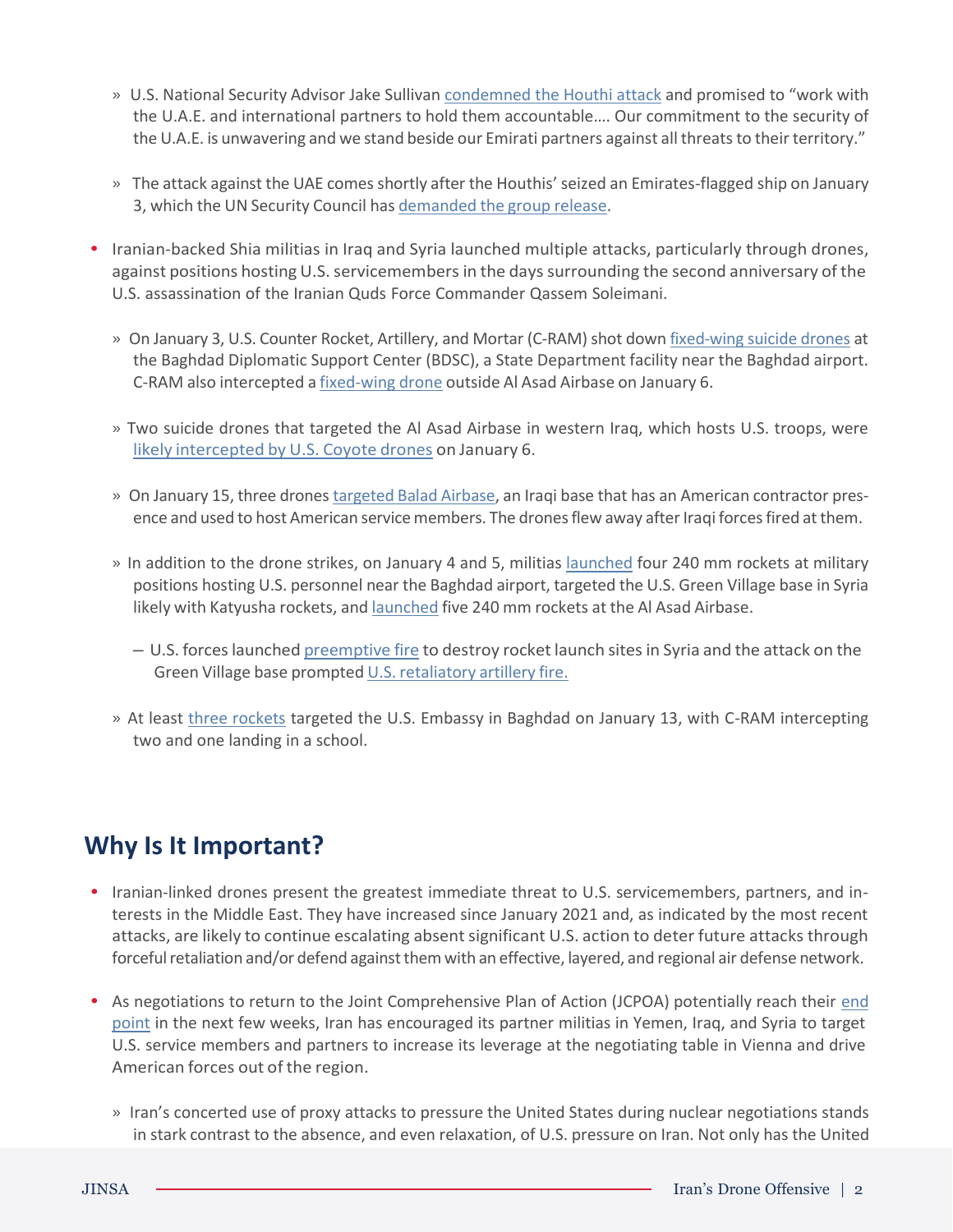States largely failed to respond, or done so in a cursory manner, to Iranian-linked attacks on its troops, the Biden administration has also lifted some sanctions againstits proxies and stopped enforcing others.

- The Biden administration [removed](https://www.state.gov/revocation-of-the-terrorist-designations-of-ansarallah/) the Houthis from the Foreign Terrorist Organization (FTO) sanctions list in February 2021 (leaving some individual leaders on the list) as part of its efforts to rebalance relations with Saudi Arabia and deescalate the conflict.
- At a JINSA webinar on January 19, the UAE Ambassador to the United States announced that the Emirates will request the Biden administration [redesignate](https://jinsa.org/watch-jinsa-abraham-accords-report-release/) the Houthis as an FTO, which President Biden said he is [considering](https://www.reuters.com/world/middle-east/us-yemen-envoy-lenderking-visit-gulf-london-state-department-2022-01-19/) at a press conference later that day.
- » As a result, Iran has been able to cling to maximalist and unworkable demands in the Vienna negotiations, such as a U.S. assurance that a [future administration would not withdraw](https://www.wsj.com/articles/iran-demands-legal-pledge-that-u-s-wont-quit-nuclear-deal-again-11642429074) from the voluntary executive agreement. While at times Western officials have suggested that the talks are moving too slowly to achieve a positive outcome, the Biden administration continues to engage in negotiations indefinitely.
- » JINSA's *Erasing the [Leverage](https://jinsa.org/wp-content/uploads/2021/11/Iran-Report-10-21.v2.pdf) Deficit: How to Keep Tehran from the Bomb* outlined a comprehensive Plan B strategy to put more pressure on Iran if the talks in Vienna fail.
- **•** Iranian-backed militias, particularly the Houthis, have increased the number of drones they launch in attacks since the beginning of 2021. According to JINSA's [Iran Projectile Tracker,](https://jinsa.org/iran-projectile-tracker/) drones account for sixty-seven percent of the weapons that Iranian partners used in attacks during 2021 and 2022, compared to just nineteen percent between 2018-2020.
	- » The Houthis have launched over four hundred projectiles, most of them drones, at Saudi Arabia in 2021 and 2022.
	- » Attacks on the UAE, however, are relatively rare. The Houthis have claimed to strike the UAE but the Emirates have denied those [allegations.](https://www.nytimes.com/2017/12/03/world/middleeast/yemen-houthi-missile-abu-dhabi.html)



**MEJINSA** 

**WEIINSA** 

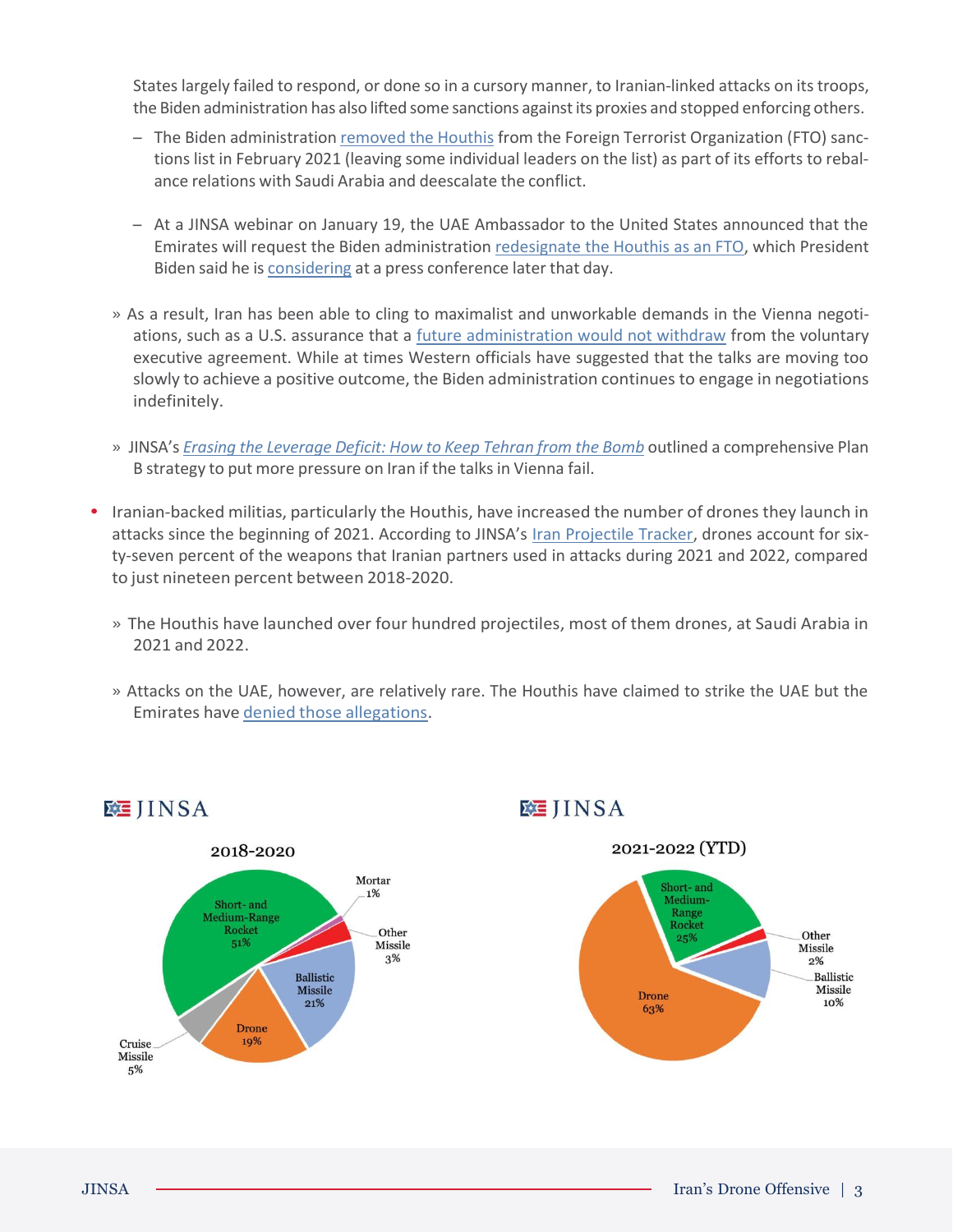



- **•** The United States has developed a variety of C-UAS but has been unable to deploy them in sufficient quantities, no single system hasthe ability to track and intercept the wide range of drone threats, and the military lacks an integrated layered C-UAS architecture.
	- » C-RAM, which has been [deployed](https://www.jpost.com/middle-east/confirmed-the-us-has-an-air-defense-systems-in-baghdad-now-will-it-help-633976) in Iraq and, until the U.S. withdrawal, Afghanistan, is capable of shooting down mini and tactical UAS. It fires 20 mm rounds, often hundreds at a time, to strike incoming projectiles with typically a fifty to sixty percent [effectivenessrate.](https://asiatimes.com/2020/03/centurion-c-ram-the-solution-that-isnt/)
		- Operating C-RAM in dense urban environmentsis a challenge since attempting to target a projectile could cause significant unintended damage.
	- » The U.S. Army has selected the Coyote Anti Drone UAS, which is a tube-launched expendable system, as one of itsinterim C-UAS solutions.
		- While the U.S. Army has used the drone for C-UAS, it was developed as a loitering munition similar to the suicide drones that Iranian-backed forces are using.